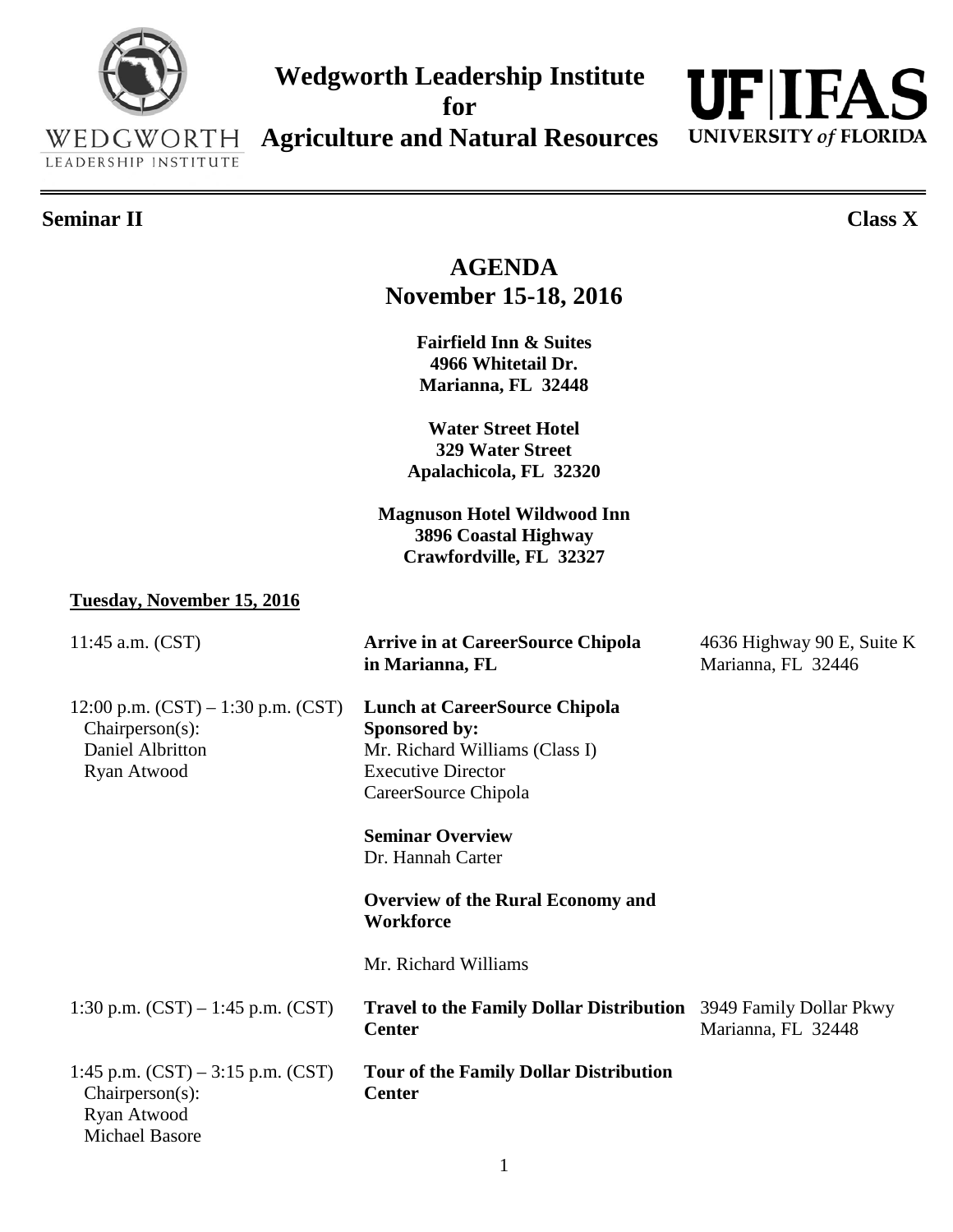| $3:15$ p.m. $(CST) - 3:30$ p.m. $(CST)$                                                              | <b>Travel to Southern Craft Creamery</b>                                                                                                                                                                                                                           | 4439 Franklin Street<br>Marianna, FL 32448 |  |
|------------------------------------------------------------------------------------------------------|--------------------------------------------------------------------------------------------------------------------------------------------------------------------------------------------------------------------------------------------------------------------|--------------------------------------------|--|
| 3:30 p.m. $(CST) - 4:45$ p.m. $(CST)$<br>$Chairperson(s)$ :<br><b>Michael Basore</b><br>John Bertram | <b>Tour of Southern Craft Creamery</b>                                                                                                                                                                                                                             |                                            |  |
| 4:45 p.m. $(CST)$                                                                                    | <b>Depart for The Oaks Restaurant</b>                                                                                                                                                                                                                              | 4727 US-90<br>Marianna, FL 32466           |  |
| 5:00 p.m. (CST)                                                                                      | <b>Dinner</b>                                                                                                                                                                                                                                                      |                                            |  |
| $Chairperson(s)$ :<br>John Bertram<br><b>Tim Brock</b>                                               | "Bringing Economic Development to Small Communities"<br>Mr. David Melvin (tentative)<br>David H. Melvin, Inc.<br><b>Consulting Engineers</b>                                                                                                                       |                                            |  |
| 7:00 p.m. $(CST)$                                                                                    | <b>Check into hotel</b>                                                                                                                                                                                                                                            |                                            |  |
| <b>Wednesday, November 16, 2016</b>                                                                  |                                                                                                                                                                                                                                                                    |                                            |  |
| 7:00 a.m. $-8:00$ a.m. (CST)                                                                         | <b>Breakfast &amp; Check Out of Hotel</b>                                                                                                                                                                                                                          |                                            |  |
| 8:30 a.m. (CST)<br>(7:30 a.m. (EST))                                                                 | <b>Depart for the Apalachicola National</b><br><b>Estuarine Research Reserve in</b><br><b>Franklin County</b>                                                                                                                                                      | 108 Island Drive<br>Eastpoint, FL 32328    |  |
| 10:00 a.m. $(EST) - 11:00$ a.m.<br>$Chairperson(s)$ :<br><b>Tim Brock</b><br>Holly Chamberlain       | Tour and Discussion at the Apalachicola<br><b>National Estuarine Research Reserve</b><br>Ms. Jennifer Harper<br><b>Environmental Administrator</b><br>Manager, Apalachicola Research Reserve<br>Northwest Florida Aquatic Preserves<br>Florida Coastal Office/FDEP |                                            |  |
| $11:00$ a.m. $-11:45$ a.m.                                                                           | "How do you Build Resilient Communities?"                                                                                                                                                                                                                          |                                            |  |
| Chairperson(s):<br>Holly Chamberlain<br>JC Deriso                                                    | Dr. Angie Lindsey<br><b>Assistant Professor</b><br><b>UF/IFAS Public Issues Education</b>                                                                                                                                                                          |                                            |  |
| 11:45 a.m. $- 12:00$ p.m.                                                                            | <b>Depart for Caroline's River Dining</b>                                                                                                                                                                                                                          | 123 Water Street<br>Apalachicola, FL 32320 |  |
| $12:00$ p.m. $-1:00$ p.m.                                                                            | Lunch                                                                                                                                                                                                                                                              |                                            |  |
| 1:00 p.m. $-3:00$ p.m.<br>Chairperson(s):<br>JC Deriso                                               | "Issues & Opportunities in Apalachicola"<br><b>Panel Discussion</b>                                                                                                                                                                                                |                                            |  |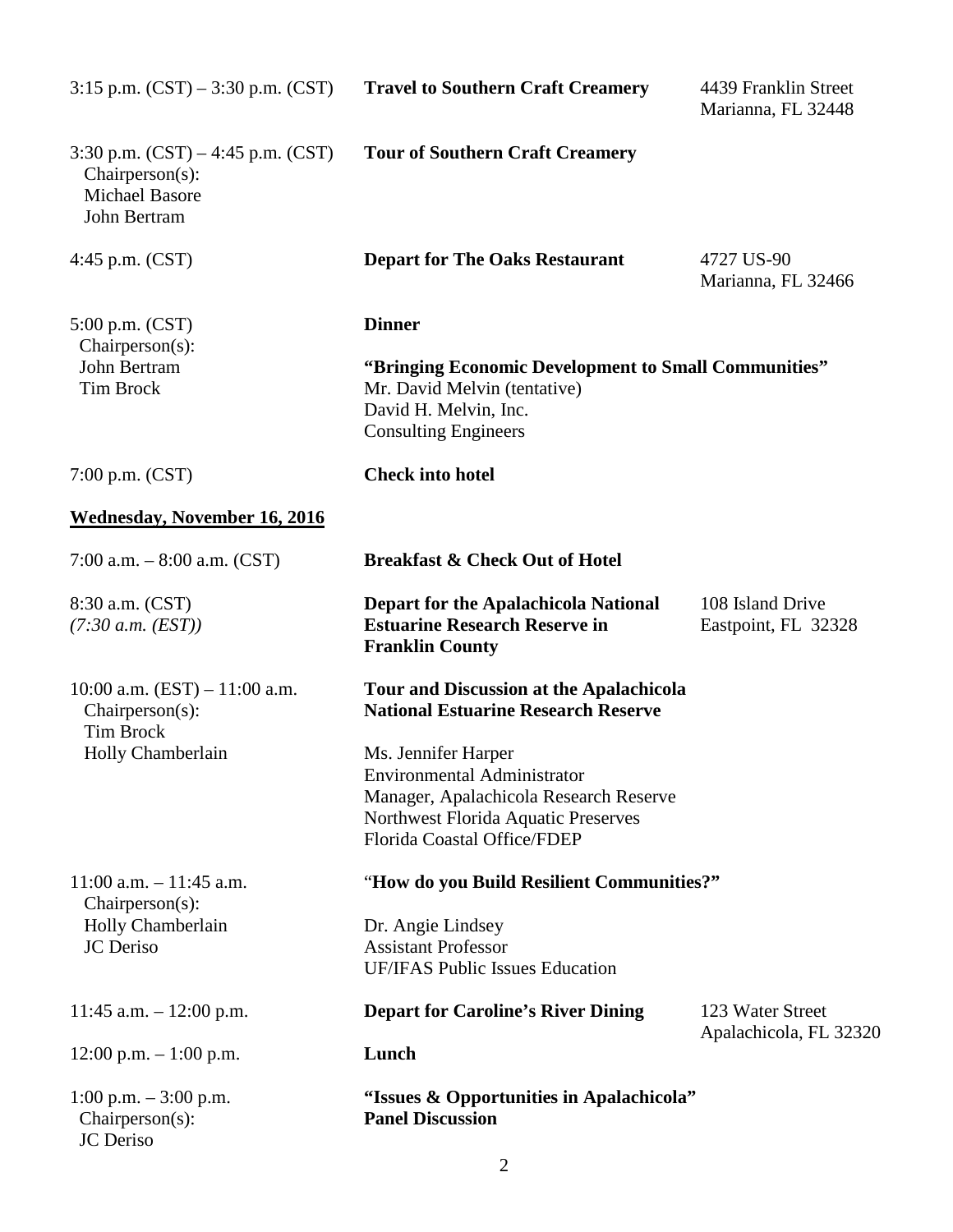| Cade Easely                                                                     | Ms. Betty Taylor-Webb<br><b>ACFS</b> Member<br>City of Apalachicola (Retired)                   |                                                   |
|---------------------------------------------------------------------------------|-------------------------------------------------------------------------------------------------|---------------------------------------------------|
|                                                                                 | Mr. Joe Schaeffer                                                                               |                                                   |
|                                                                                 | Other Speakers TBA                                                                              |                                                   |
| $3:00$ p.m. $-3:15$ p.m.                                                        | <b>Travel to TBA</b>                                                                            |                                                   |
| $3:30$ p.m. $-4:30$ p.m.<br>$Chairperson(s)$ :<br>Cade Easely<br>Martin Hackney | <b>TBA</b>                                                                                      |                                                   |
| 4:30 p.m. $-5:30$ p.m.<br>$Chairperson(s)$ :                                    | "Reflections on Governing in the 7 <sup>th</sup> District"                                      |                                                   |
| Martin Hackney<br>Reba Hicks                                                    | Rep. Halsey Beshears<br>Florida House of Representatives<br>District 7<br><b>WLIANR Class V</b> |                                                   |
| 5:30 p.m. $-6:30$ p.m.                                                          | "Let's Reflect" – 1 <sup>st</sup> Class Led Reflections                                         |                                                   |
|                                                                                 | Kevin Wright<br>Caroline Villanueva                                                             |                                                   |
| $6:30$ p.m.                                                                     | <b>Adjourn and check into hotel</b>                                                             |                                                   |
|                                                                                 | Dinner and evening on your own                                                                  |                                                   |
| <b>Thursday, November 17, 2016</b>                                              |                                                                                                 |                                                   |
| 7:00 a.m. $-8:00$ a.m.                                                          | <b>Breakfast</b>                                                                                |                                                   |
| 8:00 a.m.                                                                       | <b>Depart for Crawfordville - Wakulla</b><br><b>County Court House</b>                          | 3056 Crawfordville Hwy<br>Crawfordville, FL 32327 |
| 10:00 a.m.<br>$Chairperson(s)$ :                                                | "Experiences from the Bench: Wakulla<br><b>County Judicial Issues"</b>                          |                                                   |
| Reba Hicks<br>Aaron Himrod                                                      | Judge Jill Walker<br>Florida's 2 <sup>nd</sup> Judicial Court                                   |                                                   |
| $11:00$ a.m. $-11:15$ a.m.                                                      | <b>Travel to the Wakulla Environmental</b><br><b>Institute</b>                                  | 170 Preservation Way<br>Crawfordville, FL 32327   |
| 11:30 a.m. $- 2:00$ p.m.<br>Chairperson(s):                                     | <b>Tour, Lunch and Discussion</b>                                                               |                                                   |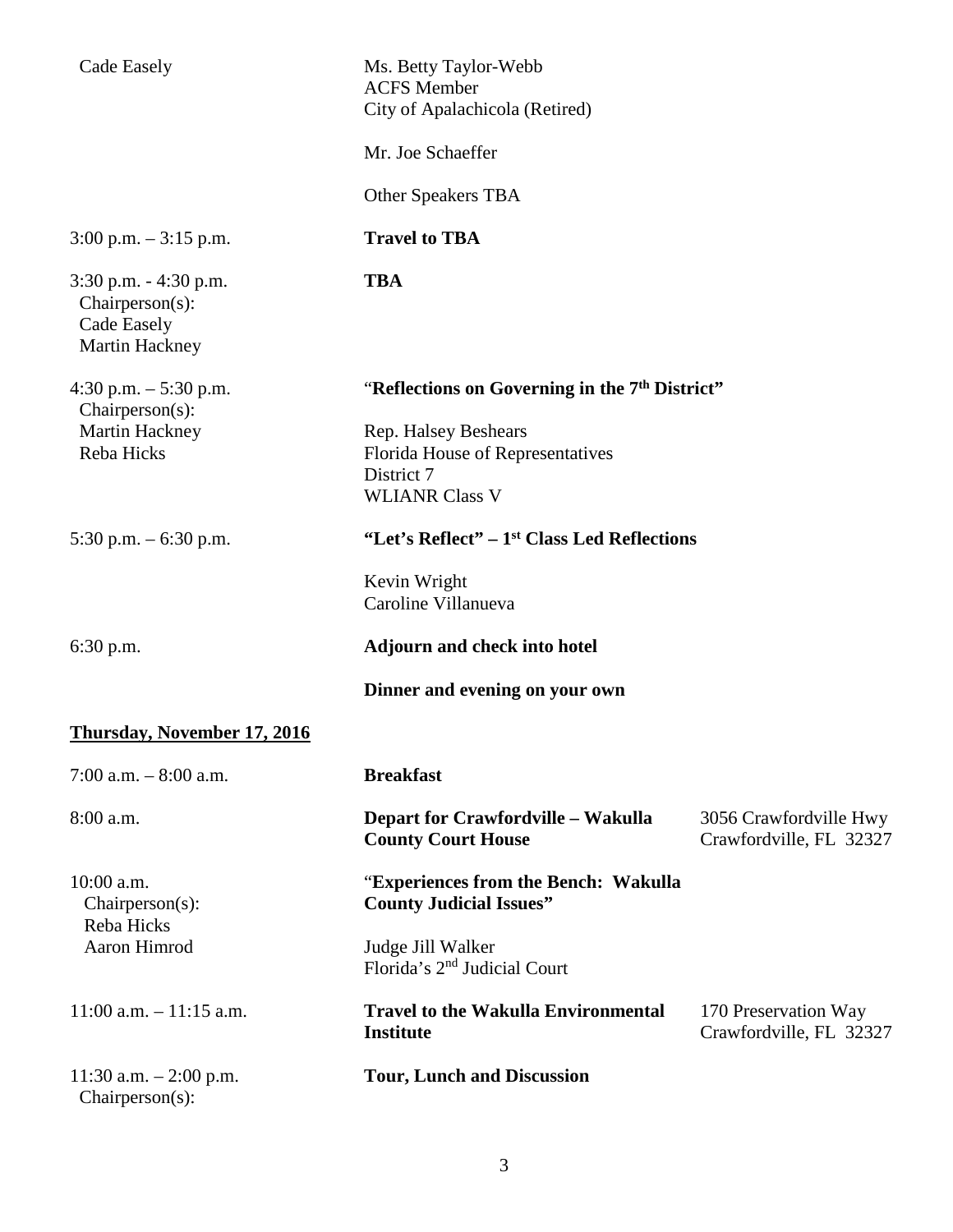| Aaron Himrod<br>Cody Hoffman                                                             | Mr. Bob Ballard<br><b>Executive Director</b><br>Wakulla Environmental Institute |                                           |
|------------------------------------------------------------------------------------------|---------------------------------------------------------------------------------|-------------------------------------------|
| $2:00$ p.m.                                                                              | <b>Depart for Panacea Oyster Cooperative</b>                                    |                                           |
| $2:15$ p.m. $-3:15$ p.m.                                                                 | <b>Tour and Discussion</b>                                                      |                                           |
| $Chairperson(s)$ :<br>Cody Hoffman<br>Adrian Jahna                                       | <b>Speaker TBA</b>                                                              |                                           |
| $3:15$ p.m.                                                                              | <b>Travel to Wakulla County School System</b>                                   | <b>Address TBA</b>                        |
| 3:30 p.m. $-4:30$ p.m.<br>$Chairperson(s)$ :<br>Adrian Jahna                             | "Educational Issues and Opportunities<br>in Wakulla County"                     |                                           |
| Andrea Johnson                                                                           | Mr. Bobby Pearce<br>Superintendent<br>Wakulla County School System              |                                           |
| $4:30$ p.m.                                                                              | <b>Travel to Gulf Specimen Marine Lab</b>                                       |                                           |
| 4:45 p.m. to 5:30 p.m.<br>Chairperson(s):                                                | <b>Tour and Discussion</b>                                                      |                                           |
| Andrea Johnson<br>Tom Kirschner                                                          | <b>Speaker TBA</b>                                                              |                                           |
| 5:30 p.m.                                                                                | <b>Depart for Posey's Steam Room</b><br>and Oyster Bar                          | 1506 Coastal Highway<br>Panacea, FL 32346 |
| 6:00 p.m. $-8:00$ p.m.<br>Chairperson(s):<br><b>Tom Kirschner</b><br>Kiley Harper-Larsen | <b>Dinner and Possible Speakers</b>                                             |                                           |
| Friday, November 18, 2016                                                                |                                                                                 |                                           |
| 7:00 a.m. $-7:45$ a.m.                                                                   | <b>Breakfast – Check out</b>                                                    |                                           |
| 7:45 a.m.                                                                                | Depart for M.A. Rigoni, Inc.                                                    | 2659 North US 19<br>Perry, FL             |
| $9:00$ a.m. $-9:30$ a.m.<br>$Chairperson(s)$ :                                           | <b>Overview of Taylor County</b>                                                |                                           |
| Kiley Harper-Larsen<br>Joshua Light                                                      | Mr. Gary Brett<br><b>Vice President</b><br>M.A. Rigoni, Inc.                    |                                           |
| $9:30$ a.m. $-11:30$ a.m.                                                                | <b>Overview of the Timber Industry</b>                                          |                                           |
| $Chairperson(s)$ :<br>Joshua Light                                                       | Ms. Jennifer Schwab                                                             |                                           |
|                                                                                          |                                                                                 |                                           |